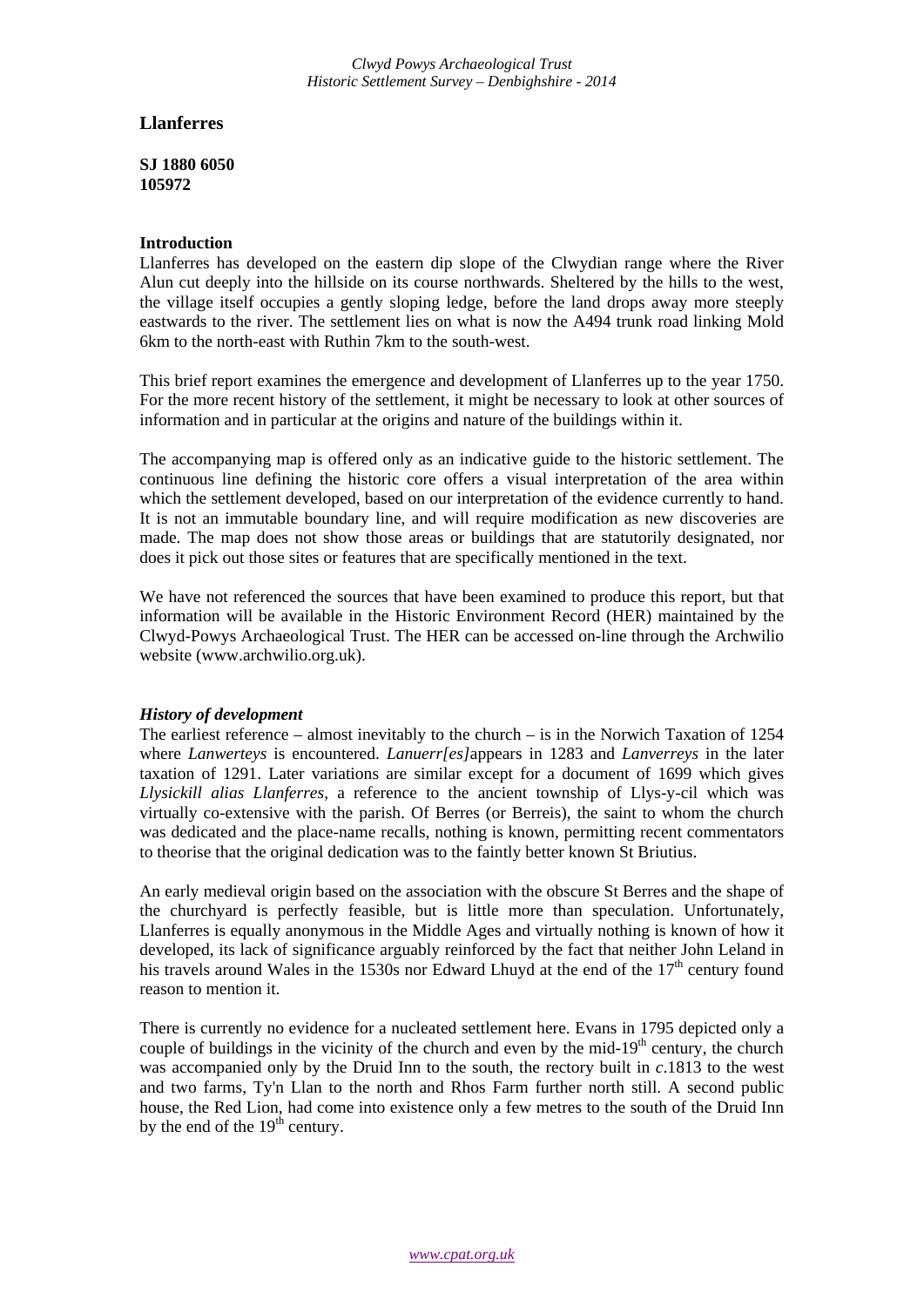

*Llanferres, photo 08-C-0238, © CPAT 2014*

## *The heritage to 1750*

Structurally, little if anything survives of the medieval church at Llanferres, which in the middle of the  $18<sup>th</sup>$  century was said to be ' a very ancient structure... so ruinous that [it] is in great danger of falling..'. A 1650 datestone could relate only to the eastern gable end, and it is fairly clear that much of the church was rebuilt in the 1770s, dates of 1772 and 1774 being given by different sources. There were further additions in 1843 when the south transept, vestry and west tower were added. So were galleries but these have now gone, removed during further restoration in 1891-2. There are two sepulchral slabs of the late  $13<sup>th</sup>$  and early  $14<sup>th</sup>$  centuries, and a mutilated effigy from the late  $14<sup>th</sup>$  century. There is an undated church chest, the font carries a post-Restoration date of 1684, a bench displays memorial plaques the earliest of which is from 1709, and there are several memorials from the  $17<sup>th</sup>$  and earlier  $18<sup>th</sup>$ centuries.

The churchyard is now of irregular form, owing in part to an extension appended to the original western side in 1905. An earlier curving boundary on the west can still be discerned on the ground and hints at an original curvilinear enclosure. The wall around the rest of the present churchyard was probably erected in the 1720s, but it would not be surprising to find that the turnpike road when it was created in the  $18<sup>th</sup>$  century (see below) shaved off some of the churchyard edge. An attempt made in 1993 to locate an earlier *llan* boundary outside the northern wall, was not successful.

The buildings of Tyn Llan to the north of the church are listed, but of late  $18<sup>th</sup>$  and early  $19<sup>th</sup>$ century build. No other houses in the village are known to have a long history, though it might be conjectured that there was an earlier building on the spot where the Druid Inn now stands.

The road pattern around Llanferres has changed considerably over the last two to three hundred years. Originally a cobbled way ran around the western edge of the churchyard, a